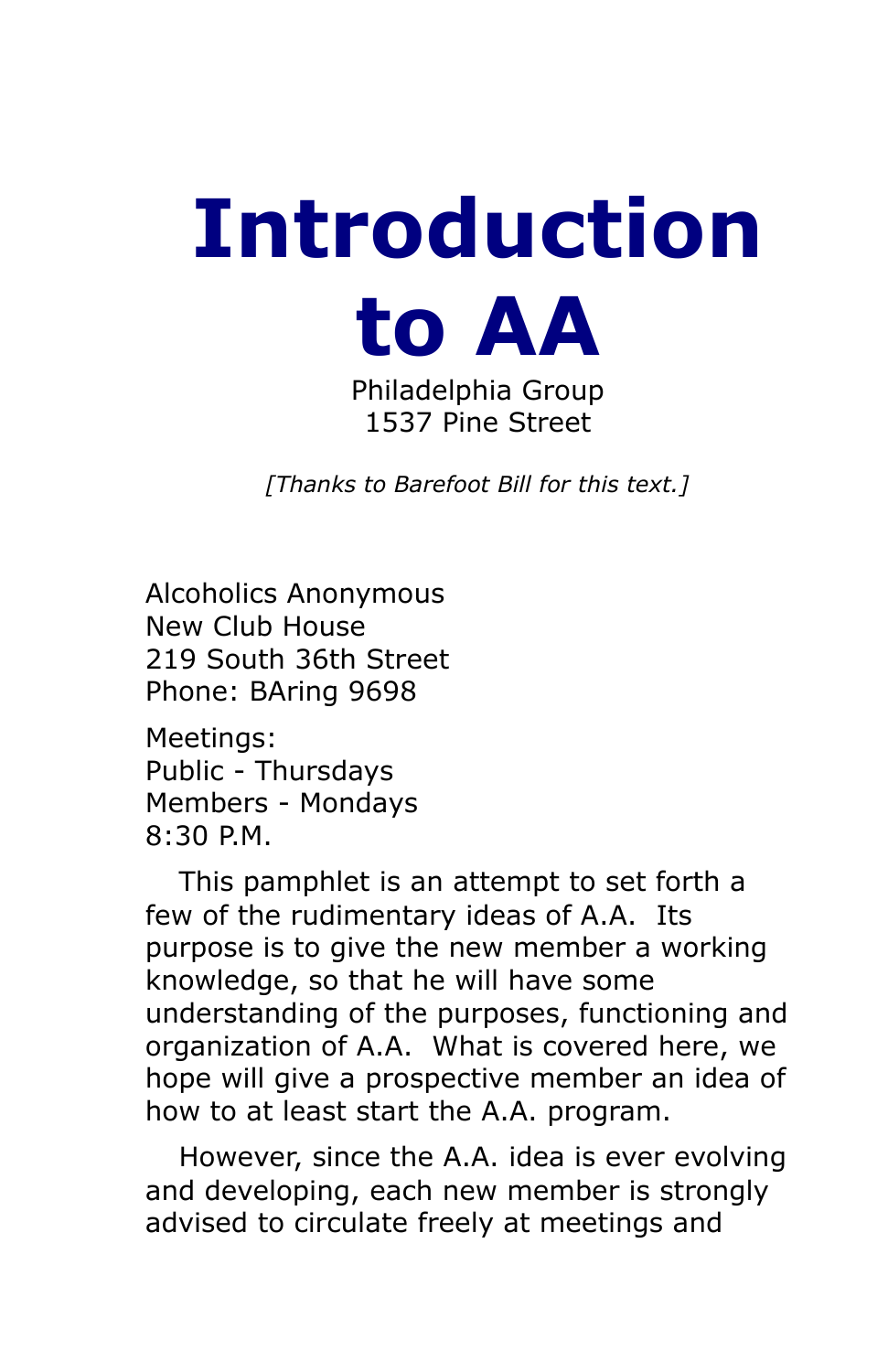elsewhere with other members. It is, in fact, only by intimate personal discussion that a full understanding can be attained. All older members are willing and anxious, without obtrusion, to assist new men along this line.

# **I. What do the letters A.A. stand for?**

Alcoholics Anonymous.

# **II. What is A.A.?**

 A.A. is a group of people for whom Alcohol has become a major problem in their lives and who, admitting it, have decided to do something about it. They have, on the evidence of their own lives, decided that for them Alcohol is a poison, and are honestly attempting to build a satisfactory mode of living without the use of Alcohol in any form.

# **III. What is an Alcoholic?**

 An Alcoholic is any person whose indulgence in Alcohol continuously or periodically results in behavior such as to disrupt his normal relations with his or her work, family or society, and is of such a nature as to cause him or her serious trouble.

 An Alcoholic is any person whose mental or physical condition is so affected as to, in fact, seriously jeopardize his or her normal relations with her or his work, family or society. While the actual damage may not have been done, it is merely a matter of time or luck when something serious will occur. Therefore, so far as the necessity of their giving up drinking is concerned they are Alcoholic.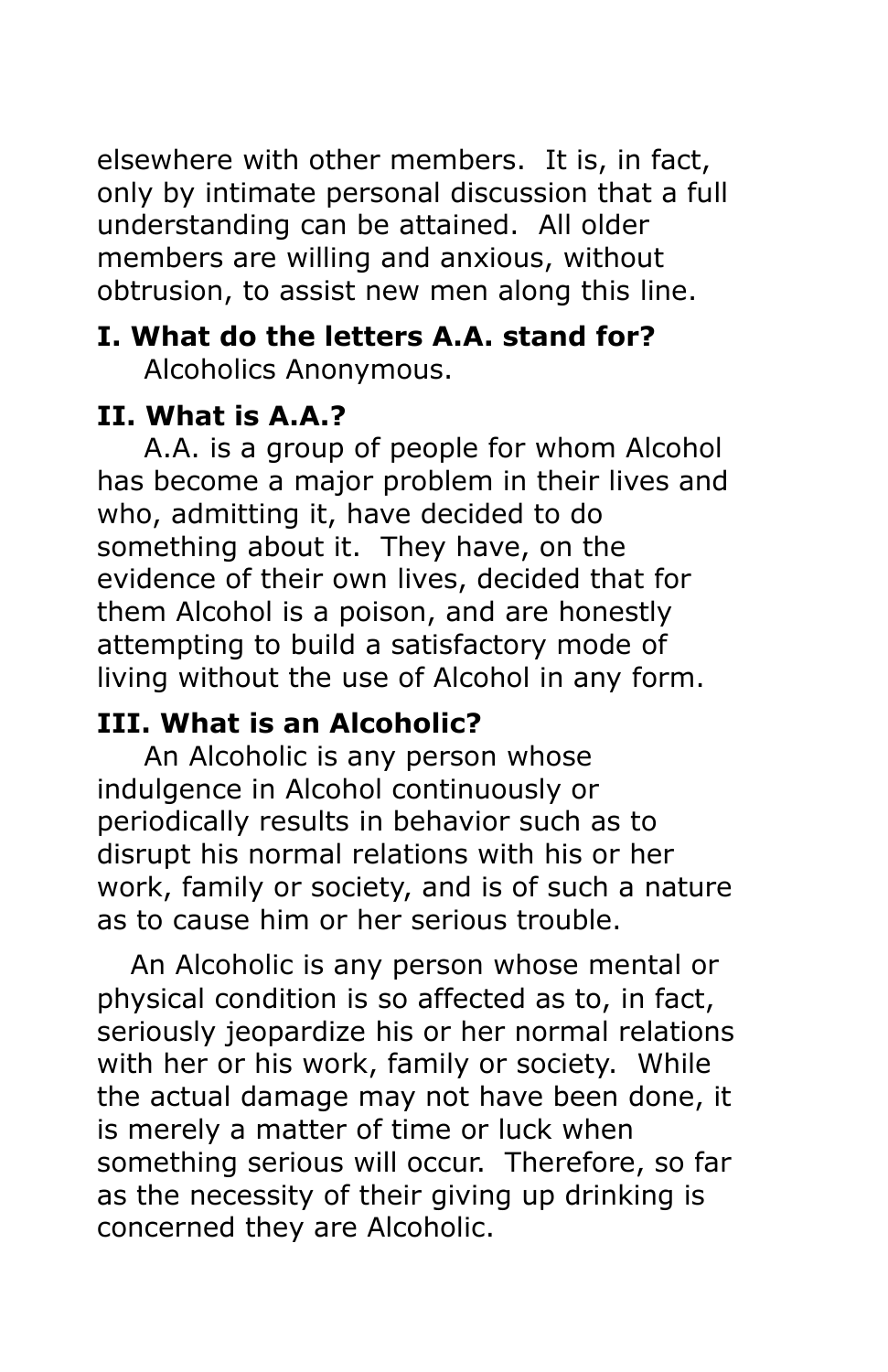An Alcoholic is any person who experiences an abnormal craving after drinking, and, who finds it necessary to use Alcohol the next day as a medicine or drug to alleviate the very condition which Alcohol itself has created.

 An Alcoholic is any person who under any or all of these conditions finds it impossible to discontinue both its constant or periodic use.

# **IV. Am I an Alcoholic?**

 We believe that if any person will with brutal honesty face the questions raised in Paragraph III, he or she can definitely determine whether or not he is an Alcoholic.

### **V. Is it a disgrace to be Alcoholic?**

 While we do not feel it to be a happy state, we do not consider it a disgrace.

 Medicine and Psychiatry now both admit that the urge for Alcohol by an Alcoholic is far beyond the indulgence of a whim. That the necessity for Alcohol by an Alcoholic cannot be permanently overcome simply by medical therapy, or by mere will power alone.

 Theories are advanced that the cause is a peculiar chemical makeup of the body resulting in a physical allergy, or that it is an emotional instability or immaturity; that it is due to a character deficiency or lack of will power, or to an escapist complex, inferiority complex or numerous other idiosyncrasies. Any one of these may be true in whole or in part.

 However, for simplicity, we have chosen to identify it as an allergy resembling the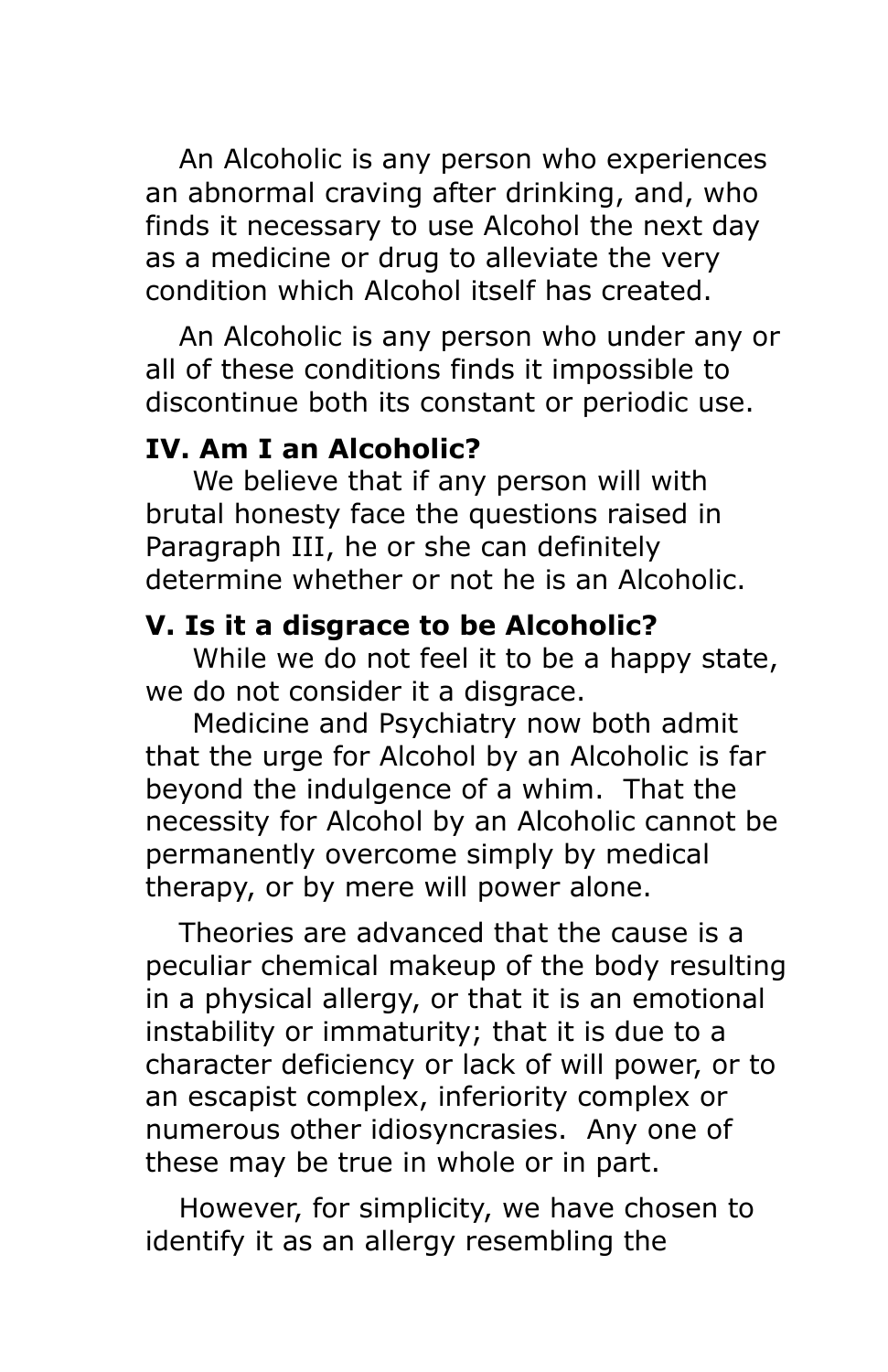unfortunate situation of a diabetic with an insatiable, ungovernable desire for sugar.

#### **VI. How soon will I be cured?**

 If you mean when will you be able to drink in a normal way again, the answer is, never in this life. Overwhelming evidence of medicine and psychiatry is that once a man has stepped over into the classes as described in paragraph III, no person can ever drink normally again.

 If, on the other hand, you mean when will you be free from the desire to drink the answer is, that alcoholic type of drinking being a way of life both in thought and action, the rapidity with which you succeed in changing your fundamental outlook on life, determines the time when you will be free. This, in turn, depends almost solely on the degree of sincerity and energy with which you throw yourself into the program. Some get almost instant release; for others it is a matter of weeks, or in rare cases months. Our case histories prove that, if a person definitely decides to give up drinking, and if he is not mentally impaired, no failure is possible, provided he honestly and energetically follows the program.

#### **VII. Why can A.A. help me where others could not?**

 Because A.A. combines the basic and essential elements of sound Alcoholic therapy. It advises you to seek medical help for your physical deficiencies, if any; a return to your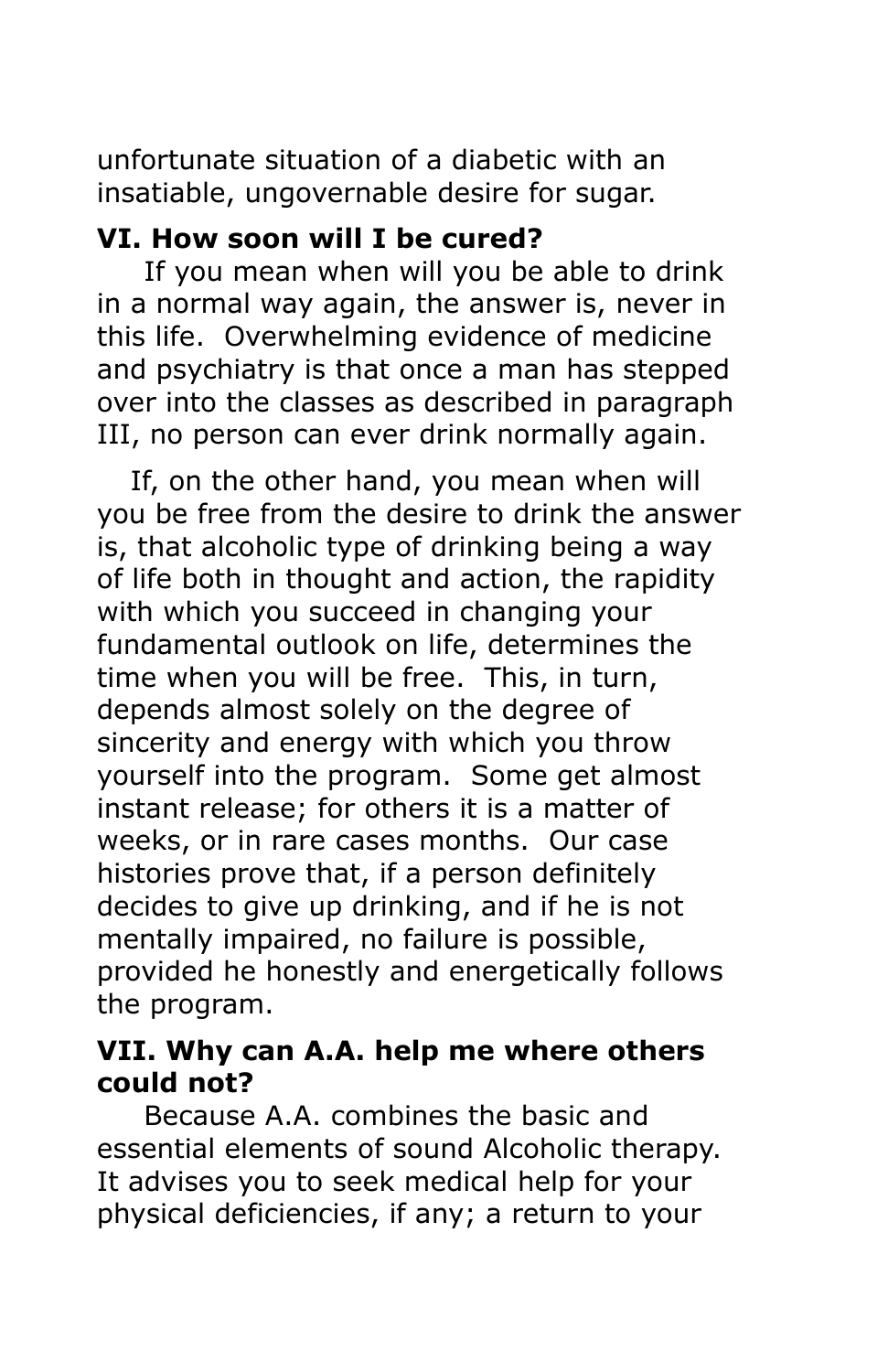God for your spiritual well-being; the righting on your part, insofar as it is possible, of all past wrongs in order to relieve your mind of inner conflicts. It furnishes you with social and physical activities for the release of nervous energy and the correction of intravert type of thinking. A.A. offers friendships and understanding such as you have probably not known in years. It gives opportunity for sympathetic mutual discussions to give relief to your complexes, repressions and selfrecriminations.

 Finally, it gives you an opportunity to help others in the same manner you will be helped.

#### **VIII. What do I have in common with such a Group?**

 In addition to having a common Alcoholic problem you will find that A.A. is as representative a cross-section of our community life as could be found. Members of the group include representatives of every profession, trade and skill. There are business men, laborers, employee and employer, men and women, young, middle-aged and elderly, scholar and student. It is truly representative of many walks of life, social, economic, political and religious. There is little doubt that you will find types to your liking and in harmony with your tastes.

#### **IX. Is A.A. a religious group or movement?**

If admitting that we ourselves nor any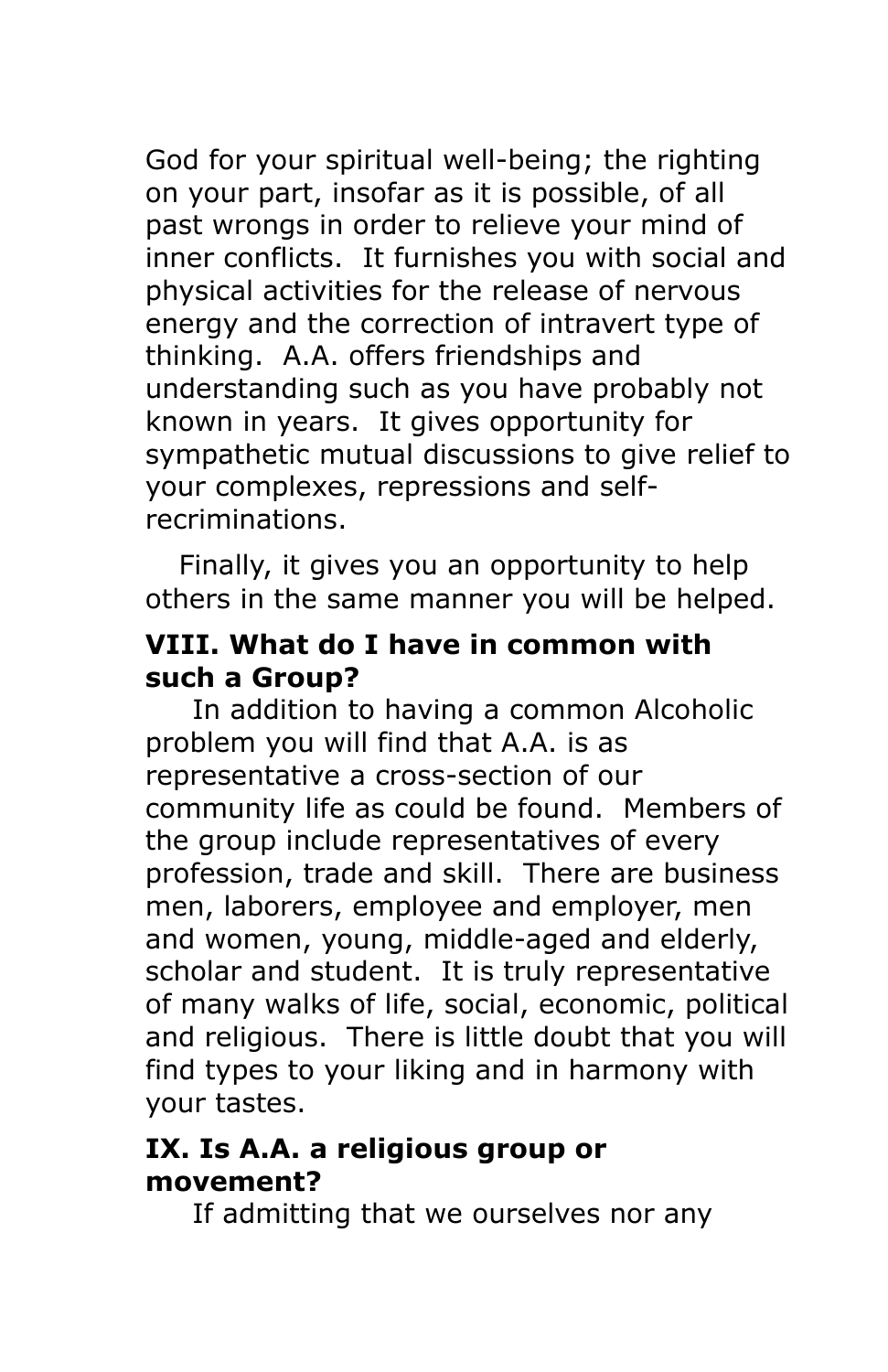human relationship or agency have been able to help us so far as the drinking problem is concerned, and that we are desperately in need of help from somewhere, and are willing to accept it, if it can be found - if that is religion - the answer is, yes.

A.A. has no dogma, no creed, no ritual.

 It does not intrude into a member's conception of the Spiritual. However, we believe that an appeal for help to one's own interpretation of a Higher Power and the acceptance of that help is the indispensable factor in working toward a satisfactory adjustment to life and its problems.

#### **X. Are there dues, fees, etc.?**

 There are no dues or initiation fees. A voluntary collection is taken at each meeting to defray current expenses for meeting halls, refreshments, etc. The more fortunate financially contribute \$1.00 monthly.

 However, A.A. stresses the fact that there are no salaries of any kind or any financial emoluments to any member, whomsoever.

#### **XI. What form of Government does A.A. Have?**

 Each group throughout the country (of which there are approximately 150) selects its own method of conducting its own business affairs. The group by whom this pamphlet is prepared has adopted the following simple procedure. It has an Executive Committee of five, elected by the Group at large at a regular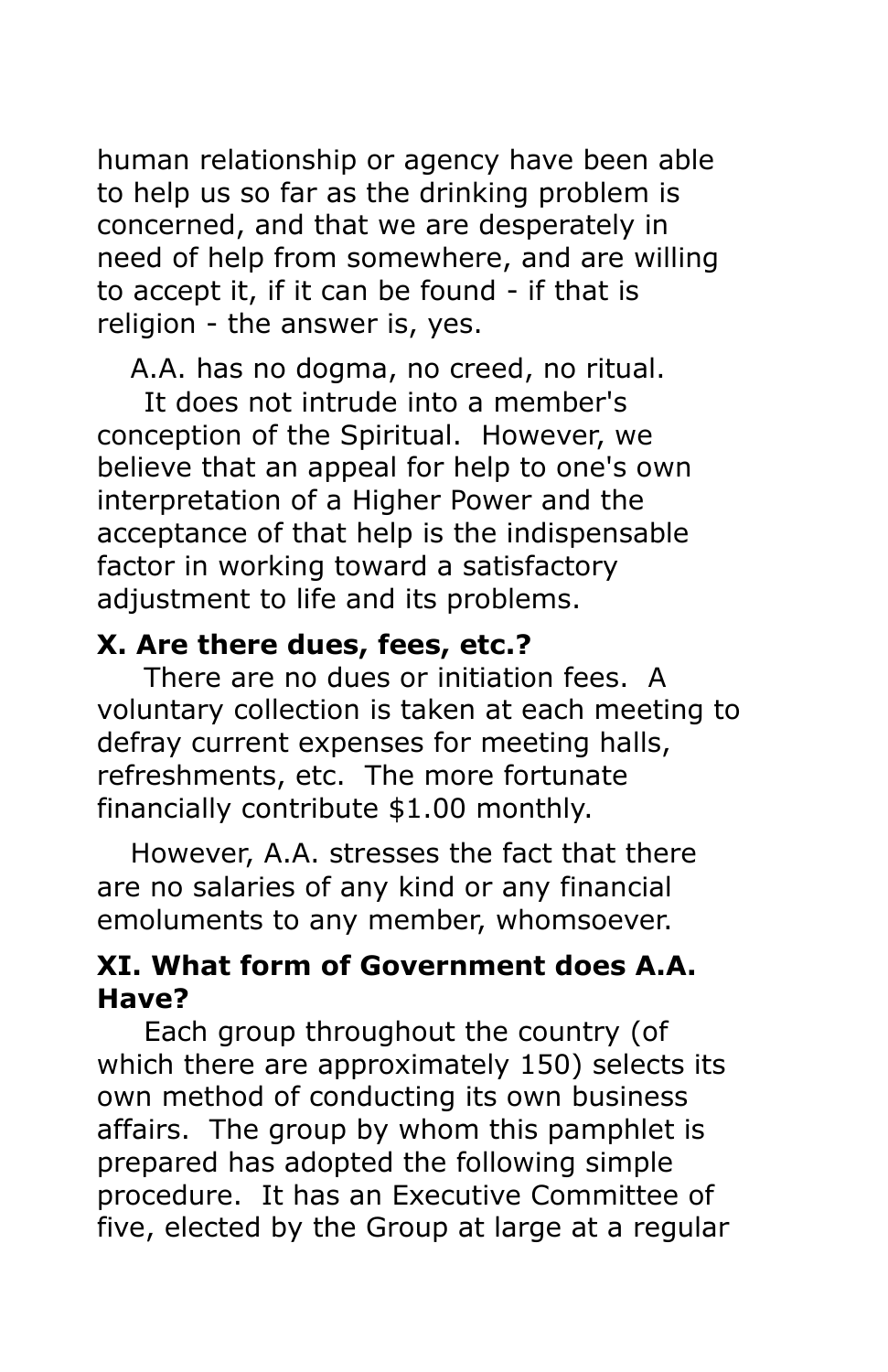monthly business meeting. Each member serves for one month, and at the expiration of the month a new Committee is elected.

 The Executive Committee elects a Chairman from among their own number who serves at its discretion.

 In addition, one member is elected to the House Committee for six months who serves with the Executive committee in order to have continuity in the affairs of the Group. There is also a Treasurer, Secretary, an Entertainment Committee and such other Sub-Committees as may be deemed necessary for the efficient functioning of the Group elected by the Group at large.

#### **XII. How do I become a member?**

 You become a member of a Group almost automatically. There is no formal initiation or induction. If, after examining yourself honestly and courageously, you admit to yourself you are an Alcoholic, that you sincerely want to stop drinking once and for all, you have only to attend the meetings, make an energetic sincere effort to be guided by the advice and experience of those about you, and try with complete sincerity to live up to its principles, to become a member.

 With continued sincerity of purpose, half your battle is won; without it neither A.A. nor anyone else can help you.

#### **General Information.**

Any one demonstrating his or her honesty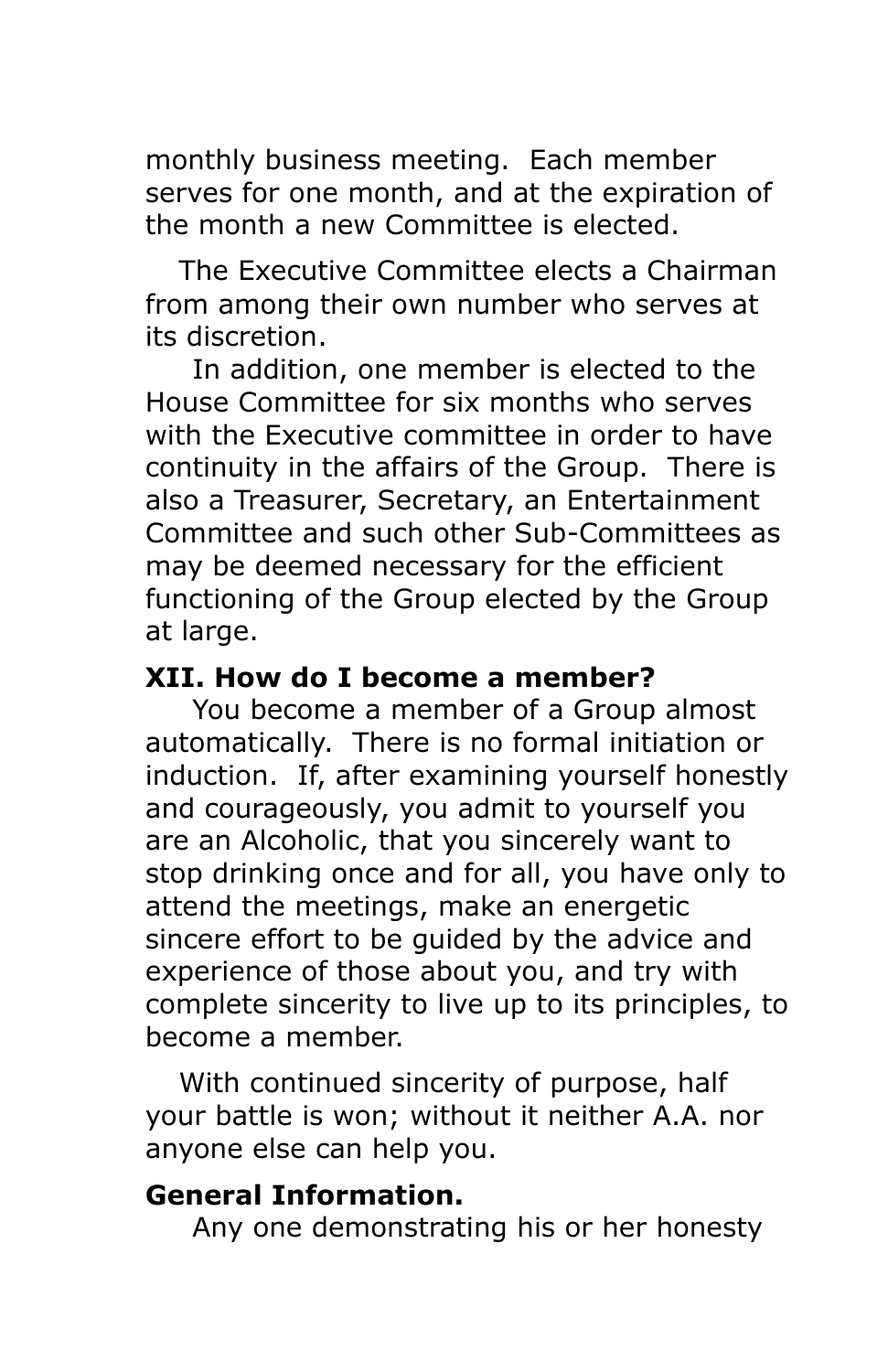and sincerity of purpose in his or her desire to stop drinking will have recourse to a list of names, addresses and telephone numbers of the Group who will be glad to furnish advice and assistance.

 When you feel the need of advice or companionship, do not hesitate to call on or phone any member on the list. If he or she is occupied, he will assist you in getting in contact with some other member who is available. That is an essential part of each member's work, so don't feel you are imposing.

 When you have decided to become a member, make it as much a full time job as possible (regaining your former life of complete sobriety is a twenty-four hour a day job. Get active; ask the committee if there is any work you can do.

 Make it your business to meet and know every other member. Do not be afraid of appearing too forward. We always try to know everyone by their first name; you do the same.

 Bring your wife, husband or any other close relative you choose, to the meetings. The better informed your relatives are as to the program, the better position they are in to cooperate with you in this important program for your readjustment.

 You will at first naturally feel closer to one or two members, but it is important that you broaden your contacts and develop as many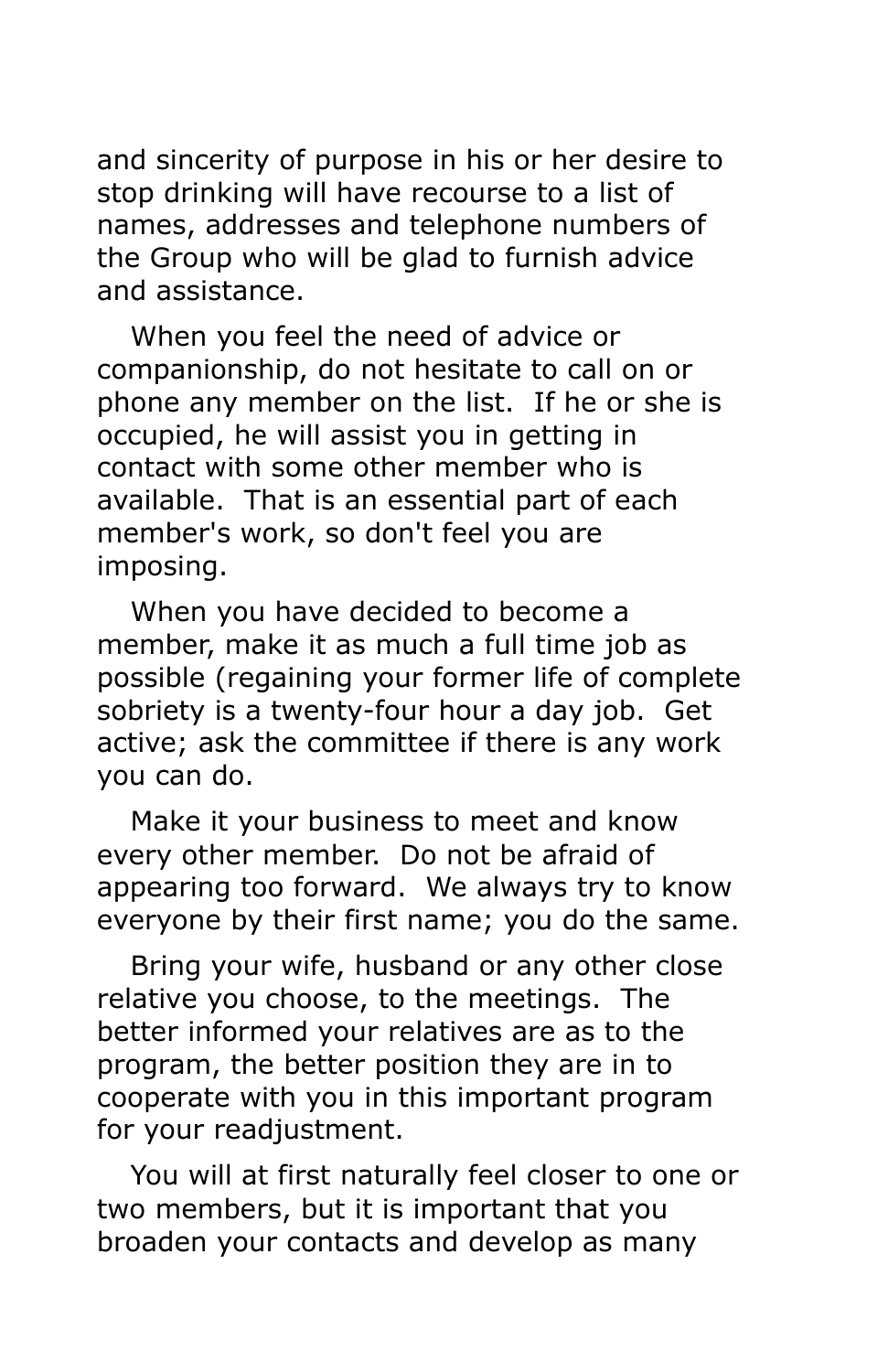friendships as possible.

 Don't act like a "patient" too long, become the "doctor" and get out and get yourself some patients.

 Don't ever, at any time, imagine you are being slighted. Time and a little logic will prove to you how wrong you are. Alcoholics are inclined to hyper-sensitivity - so fight this with all your intelligence.

 A.A. can and will do for you what it has done for thousands. If you are sincere in your desire to stop drinking, you can. No one can cure you. You must help yourself. A.A. gives you the tools, and shows you how to use them. It is up to you to do the work.

 There are meetings nearly every evening during the week in various parts of the Metropolitan area. If you desire any information regarding them or if you wish to get in personal contact with a group, address your communication to:

P.O. Box 4735, Philadelphia, Pa.

 At the first meeting you attend be sure to personally give your name, address and telephone number to the Secretary, if you desire to become a member.

 A.A. publishes a 400-page book entitled ALCOHOLICS ANONYMOUS, which is obtainable at the Clubhouse or any public library.

We urge every victim of alcohol, friends of